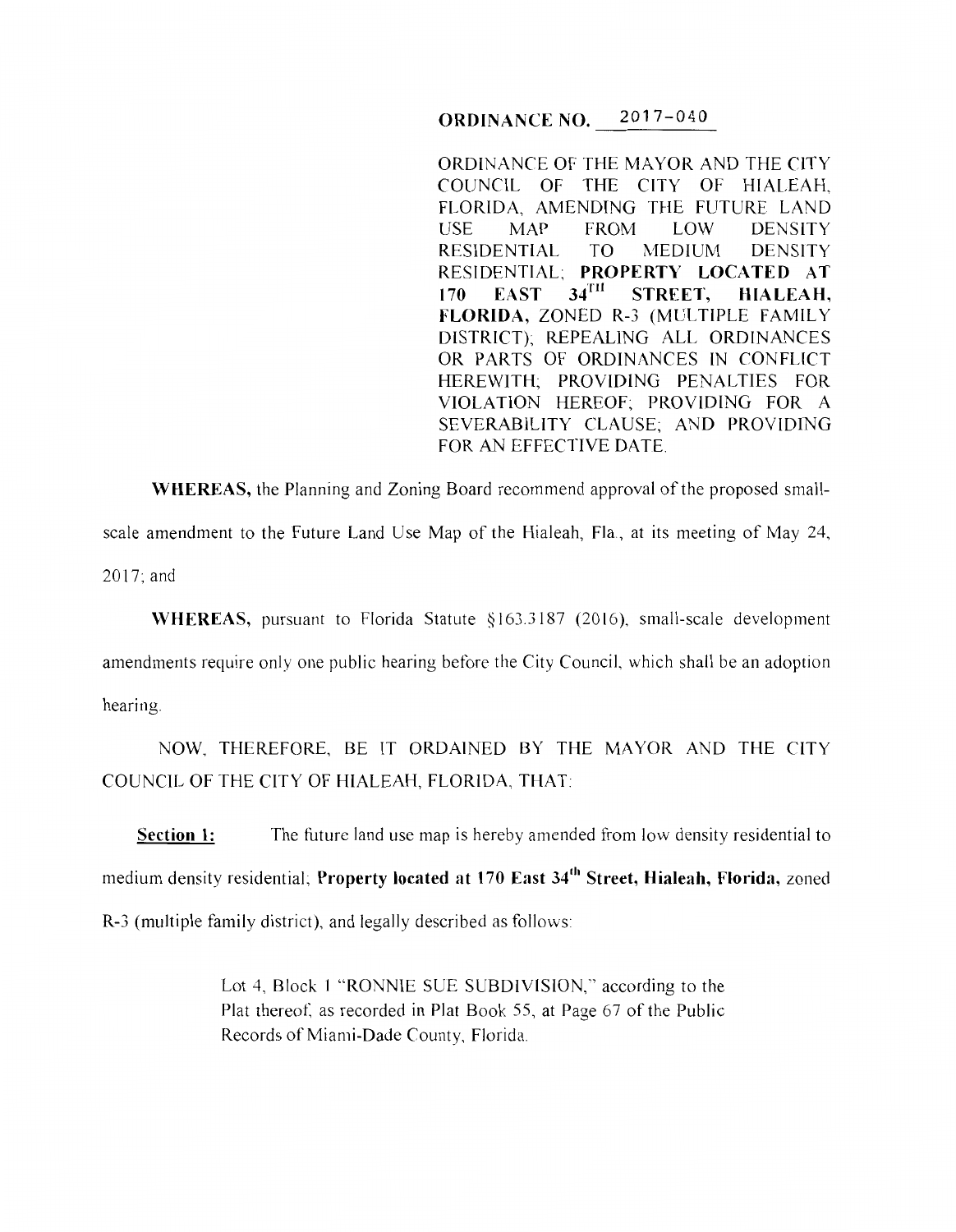# ORDINANCE NO. 2017-040 Page 2

## **Section 2: Repeal of Ordinances in Conflict.**

All ordinances or parts of ordinances in conflict herewith are hereby repealed to the extent of such conflict

## **Section 3: Penalties.**

Any person, business, association, corporation, partnership or other legal entity who violates any of the provisions of this ordinance shall be assessed a civil penalty, up to a maximum of \$500.00, within the discretion of the court or administrative tribunal having jurisdiction. Each day that a violation continues shall constitute a separate violation.

## **Section 4: Severability Clause.**

If any phrase, clause, sentence, paragraph or section of this ordinance shall be declared invalid or unconstitutional by the judgment or decree of a court of competent jurisdiction, such  $\alpha$  validity or unconstitutionality shall not affect any of the remaining phrases, clauses, sentences, paragraphs or sections of this ordinance.

#### **Section 5: Effective Date.**

Pursuant to Florida Statutes  $§163.3187$  (2016), this ordinance shall become effective 31 days after adoption. The date of adoption of this plan amendment shall be the date of signature by the Mayor of the City of Hialeah, Florida or the date of the next regularly scheduled City Council meeting, if the Mayor's signature is withheld or if the City Council overrides the Mayor's veto. Anyone seeking to challenge the compliance of this small-scale plan amendment shall file a petition with the Division of Administrative Hearings within 30 days following the local government's adoption of the amendment. If challenged within 30 days after adoption, this small scale plan amendment shall not be effective until the state land planning agency of the Administration Commission, respectively, issues a final order determining that the adopted small